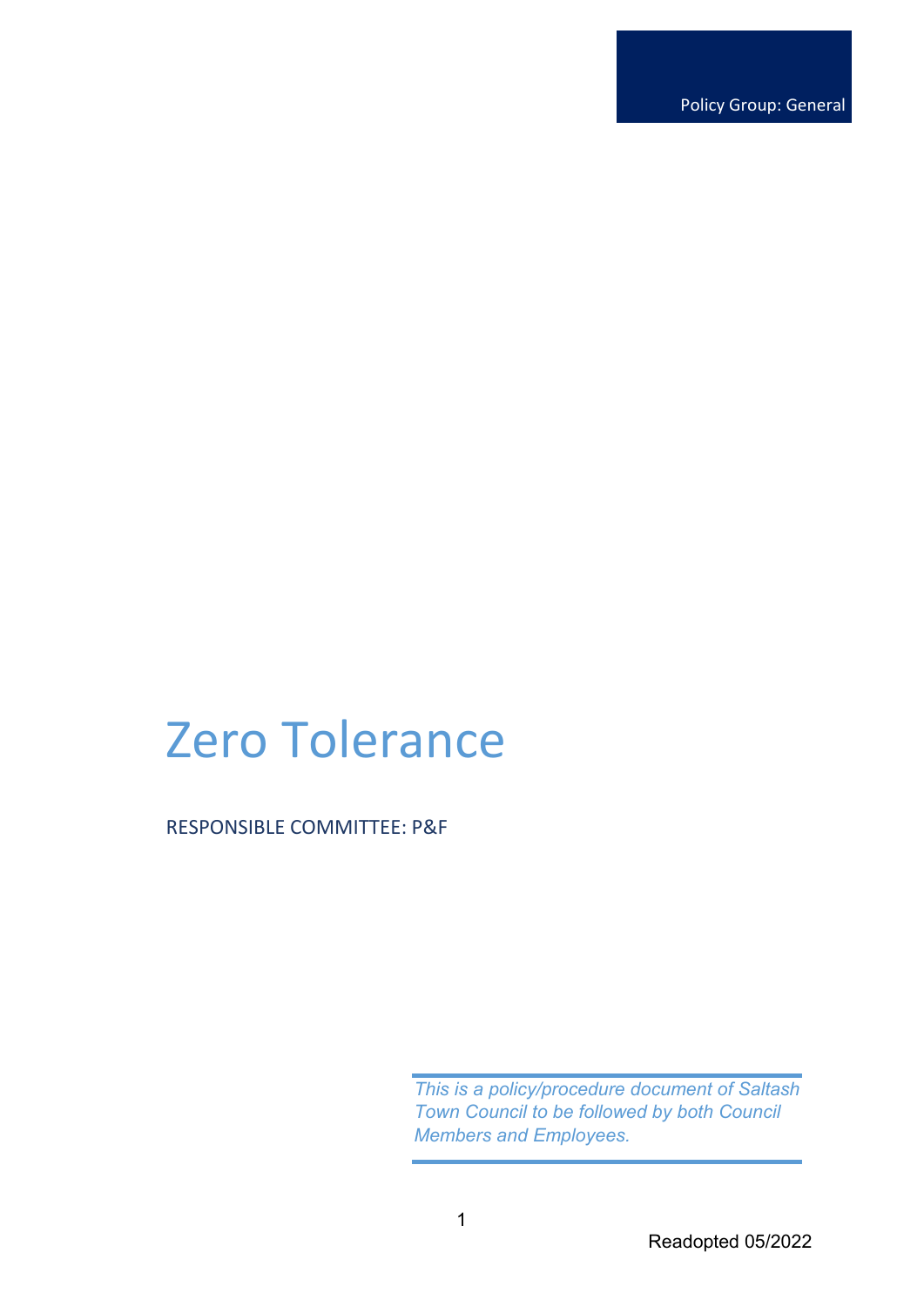| <b>Current Document Status</b>       |                       |                    |                |  |  |
|--------------------------------------|-----------------------|--------------------|----------------|--|--|
| <b>Version</b>                       | 1/2022                | <b>Approved by</b> | <b>ATM</b>     |  |  |
| <b>Date</b>                          | <b>July 2019</b>      | <b>Date</b>        | 05.05.2022     |  |  |
| <b>Responsible</b><br><b>Officer</b> | <b>AJT</b>            | Minute no.         | 54/22/23b(xxv) |  |  |
| <b>Next review date</b>              | Annual or as required |                    |                |  |  |

| <b>Version History</b> |         |                      |                                     |  |
|------------------------|---------|----------------------|-------------------------------------|--|
| <b>Date</b>            | Version | <b>Author/Editor</b> | <b>Notes</b>                        |  |
| <b>July 2019</b>       |         | CC/ajt               | New From CC policy<br>P&F 64/19/20g |  |
| May 2021               | 1/2021  | <b>AJT</b>           | Readopted - new council             |  |
| May 2022               | 1/2022  | <b>AJT</b>           | Readopted                           |  |

| <b>Document Retention Period</b> |  |
|----------------------------------|--|
| Until superseded                 |  |